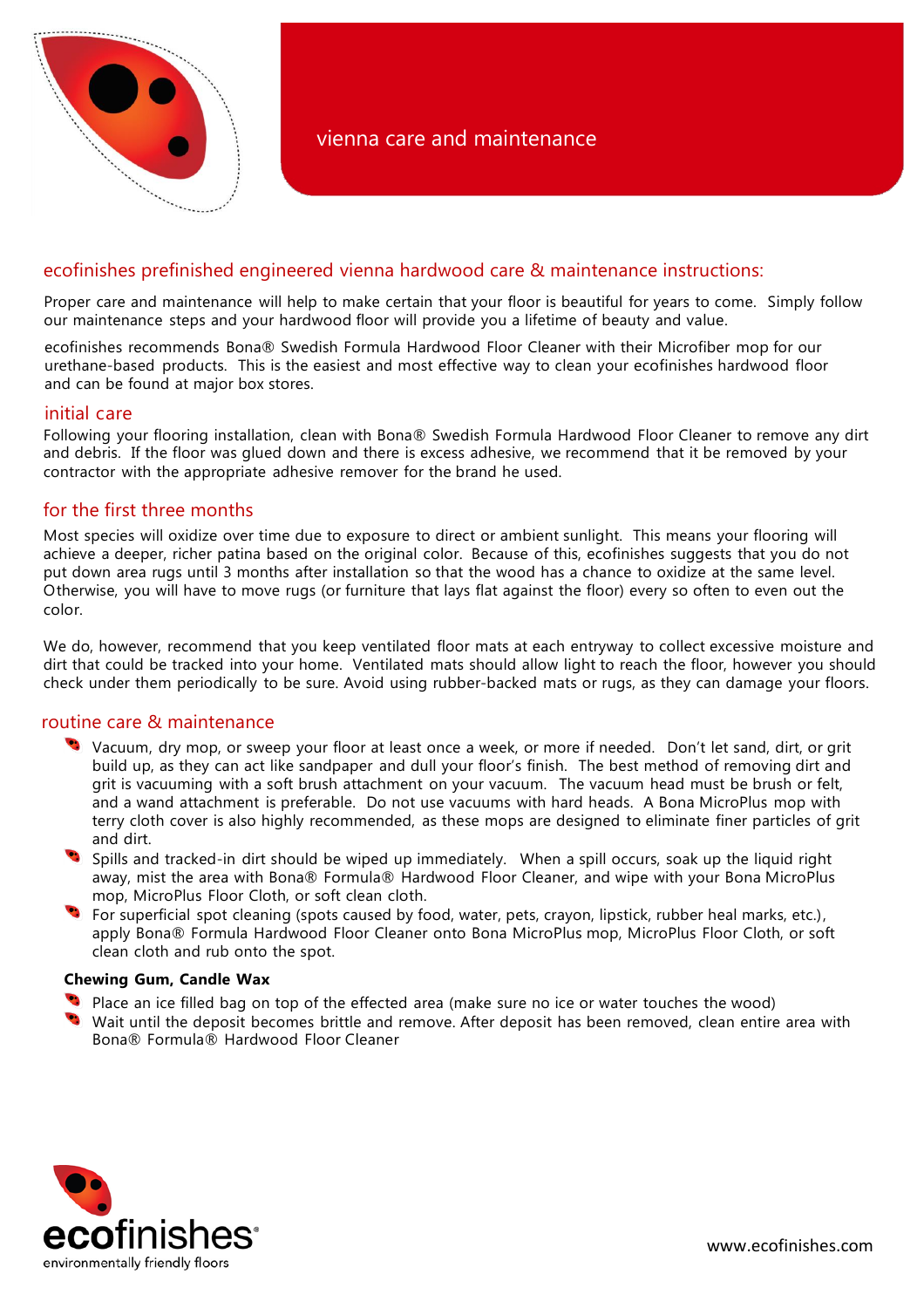## **Cleaning**

- Vacuum **-** Vacuum, dry mop, or sweep to remove any loose dirt or grit. The best method of removing dirt and grit is vacuuming with a soft brush attachment on your vacuum. If using the Bona MicroPlus mop to dry mop, remove any loose dirt or grit after dry-mopping by rinsing with water and wringing out the mop pad prior to cleaning floor with Bona® Formula Hardwood Floor Cleaner.
- Spray Lightly mist a 4' x 6' area of your floor or directly mist the cleaning pad with Bona  $\circledR$  Formula Hardwood Floor Cleaner.
- Clean **-** Using a slightly dampened, well wrung-out Bona MicroPlus cleaning pad, thoroughly clean the floor surface using your Bona MicroPlus mop. Finish one area before moving on to the next and repeat the process. When your mop pad becomes soiled, rinse with water, thoroughly wring out the pad. When the mop pad becomes excessively soiled, launder and replace with another clean mop pad. Continued use of excessively soiled pads may cause streaking.

## general recommendations

- **Never apply wax treatments to the Vienna flooring collection.**
- Area rugs should be used in front of kitchen sinks, at all high-traffic and though fare areas. Rugs made of a breathable material are recommended to prevent moisture entrapment. (Note that exotic hardwood will darken over the first few months so we recommend moving area rugs frequently so they will be exposed to light until the color is even).
- Water can permanently damage the floor; never clean or wet mop with water.
- $\bullet$  Never use any of the following products (or products similar in nature) on your floor: abrasive cleaning soaps, mineral spirits, acrylic finishes, ammonia-based cleaners, bleach, detergents, oil soap, polishes, wax-based products, or acidic materials such as vinegar. Many of these products can damage your floors finish or prevent the use of recommended maintenance materials.
- Trim animal nails to minimize floor scratches and gouges.
- Be careful not to damage your floor with sharp objects protruding from the sole such as gravel, rocks and nails.
- Dents can happen, even with the hardest species. Don't walk on your hardwood floors in high heels or spikeor stiletto-heeled shoes, and keep heels in good repair. Unless already pre-installed, apply protective pads or caps such as Bona® FloorGards™ on the "feet" of furniture legs to minimize the possibility of denting and scratching or other damage to the floor when furniture is moved. Do not slide or roll heavy objects or furniture directly upon the floor. When moving furniture or appliances, lay a solid protective covering on your floor and gently "walk" the item across it. Carpet or cardboard is not adequate to prevent surface compression scratches.
- Maintain a consistent humidity level between heating seasons in all living areas. Excessive swings in humidity levels will cause hardwood floors to swell, shrink, cup, crack, and show excessive gaps between boards. The use of humidifier and/or dehumidifier systems is recommended where inconsistent humidity levels occur.
- Protect your floor from direct sunlight. Use curtains, shutters, and UV resistant film on large glass doors and windows.
- Don't use wax, oil soap, or other household cleaners on polyurethane finished wood floors; they can dull the floor finish and make refinishing difficult.
- Individual planks, strips, or parquets that are heavily gouged or damaged can be replaced.

### recoating

- $\bullet$ If your floor is showing excessive wear beyond normal cleaning you may want to consider screening and recoating. Because every situation is different, ecofinishes strongly recommends using a professional flooring contractor with knowledge of your flooring type and the ability to determine the level of wear your floor in particular has.
- Should recoating be recommended, the first step would be to abrade the existing finish with a buffer. This would be followed by applying a finish coat. **NOTE:** For wirebrush and other distressed or scraped floors the appropriate buffering/abrading equipment designed for that floor's texture must be used to maintain finish integrity.
- If you care for your floor properly, you can recoat and delay the need for a complete resand and refinish, which will save you a significant amount of time and money. You can learn more and find recoating products at most home hardware suppliers. If you have questions, it's recommended that you ask a flooring professional before recoating.